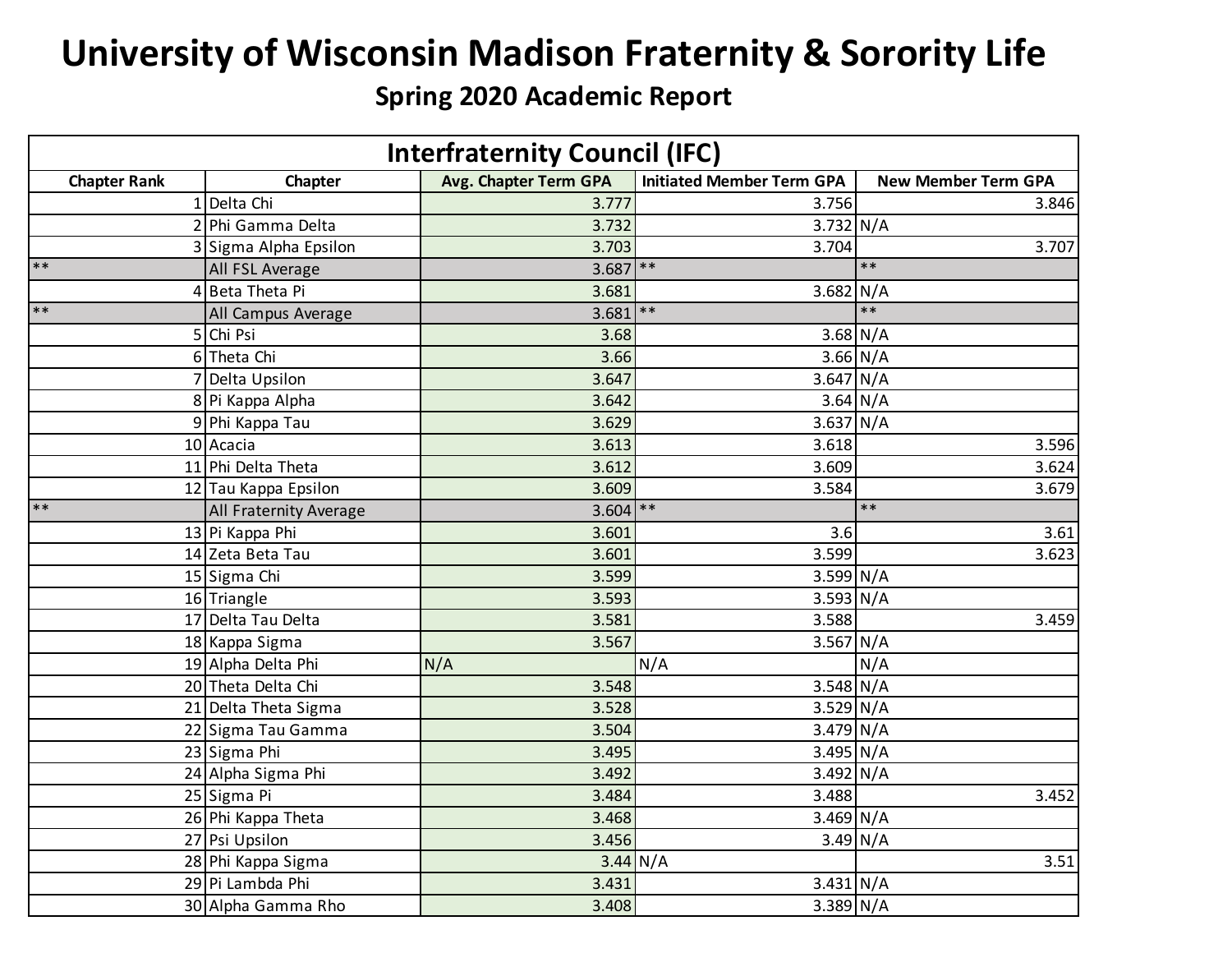| <b>Multicultural Greek Council (MGC)</b> |                                                     |            |                                                                    |       |  |  |
|------------------------------------------|-----------------------------------------------------|------------|--------------------------------------------------------------------|-------|--|--|
| <b>Chapter Rank</b>                      | <b>Chapter</b>                                      |            | Chapter Term GPA   Initiated Member Term GPA   New Member Term GPA |       |  |  |
|                                          | Lambda Theta Alpha Latin Sorority, Inc.             | 3.777      | $3.777$ N/A                                                        |       |  |  |
|                                          | Sigma Psi Zeta Sorority, Inc.                       | 3.743      | 3.813                                                              | 3.702 |  |  |
| $**$                                     | All Sorority Average                                | $3.741$ ** |                                                                    | $***$ |  |  |
| $***$                                    | All FSL Average                                     | $3.687$ ** |                                                                    | $***$ |  |  |
| $**$                                     | All Campus Average                                  | $3.681$ ** |                                                                    | $***$ |  |  |
|                                          | 3 Alpha Pi Omega Sorority, Inc.                     | N/A        | N/A                                                                | N/A   |  |  |
|                                          | 4 Kappa Delta Chi Sorority, Inc.                    | 3.624      | $3.624 \text{ N/A}$                                                |       |  |  |
|                                          | 5 Sigma Lambda Gamma National Sorority, Inc.        | 3.605      | $3.651$ N/A                                                        |       |  |  |
| $**$                                     | <b>All Fraternity Average</b>                       | $3.604$ ** |                                                                    | $***$ |  |  |
|                                          | 6 Delta Phi Lambda Sorority, Inc.                   | 3.588      | $3.588$ N/A                                                        |       |  |  |
|                                          | 7 Chi Sigma Tau National Fraternity, Inc.           | 3.533      | $3.534$ N/A                                                        |       |  |  |
|                                          | 8 Gamma Alpha Omega Sorority, Inc.                  | 3.519      | $3.476$ N/A                                                        |       |  |  |
|                                          | 9 Lambda Phi Epsilon Fraternity, Inc.               | 3.477      | $3.501$ N/A                                                        |       |  |  |
|                                          | 10 alpha Kappa Delta Phi Sorority, Inc.             | 3.46       | $3.461$ N/A                                                        |       |  |  |
|                                          | 11 Sigma Lambda Beta International Fraternity, Inc. | 3.305      | $3.305$ N/A                                                        |       |  |  |
|                                          | 12 Lambda Theta Phi Latin Fraternity Inc.           | 3.186      | $3.187$ N/A                                                        |       |  |  |

## **National Pan-Hellenic Council (NPHC)**

| <b>Chapter Rank</b> | <b>Chapter</b>                     |            | Chapter Term GPA   Initiated Member Term GPA   New Member Term GPA |      |
|---------------------|------------------------------------|------------|--------------------------------------------------------------------|------|
|                     | 1 Alpha Kappa Alpha Sorority, Inc. | 3.854      | $3.854$ N/A                                                        |      |
| $**$                | <b>All Sorority Average</b>        | $3.741$ ** |                                                                    | $**$ |
| $***$               | All FSL Average                    | $3.687$ ** |                                                                    | $**$ |
|                     | 2 Kappa Alpha Psi Fraternity, Inc. | 3.682      | $3.683$ N/A                                                        |      |
| $**$                | All Campus Average                 | $3.681$ ** |                                                                    | **   |
| $***$               | <b>All Fraternity Average</b>      | $3.604$ ** |                                                                    | $**$ |
|                     | 3 Delta Sigma Theta Sorority Inc.  | 3.381      | $3.381$ N/A                                                        |      |
|                     | 4 Alpha Phi Alpha Fraternity Inc.  | 3.314      | $3.314$ N/A                                                        |      |
|                     | 5 Zeta Phi Beta Sorority Inc.      | N/A        | N/A                                                                | N/A  |
|                     | 6 Phi Beta Sigma Fraternity Inc.   | 3.059      | $3.059$ N/A                                                        |      |